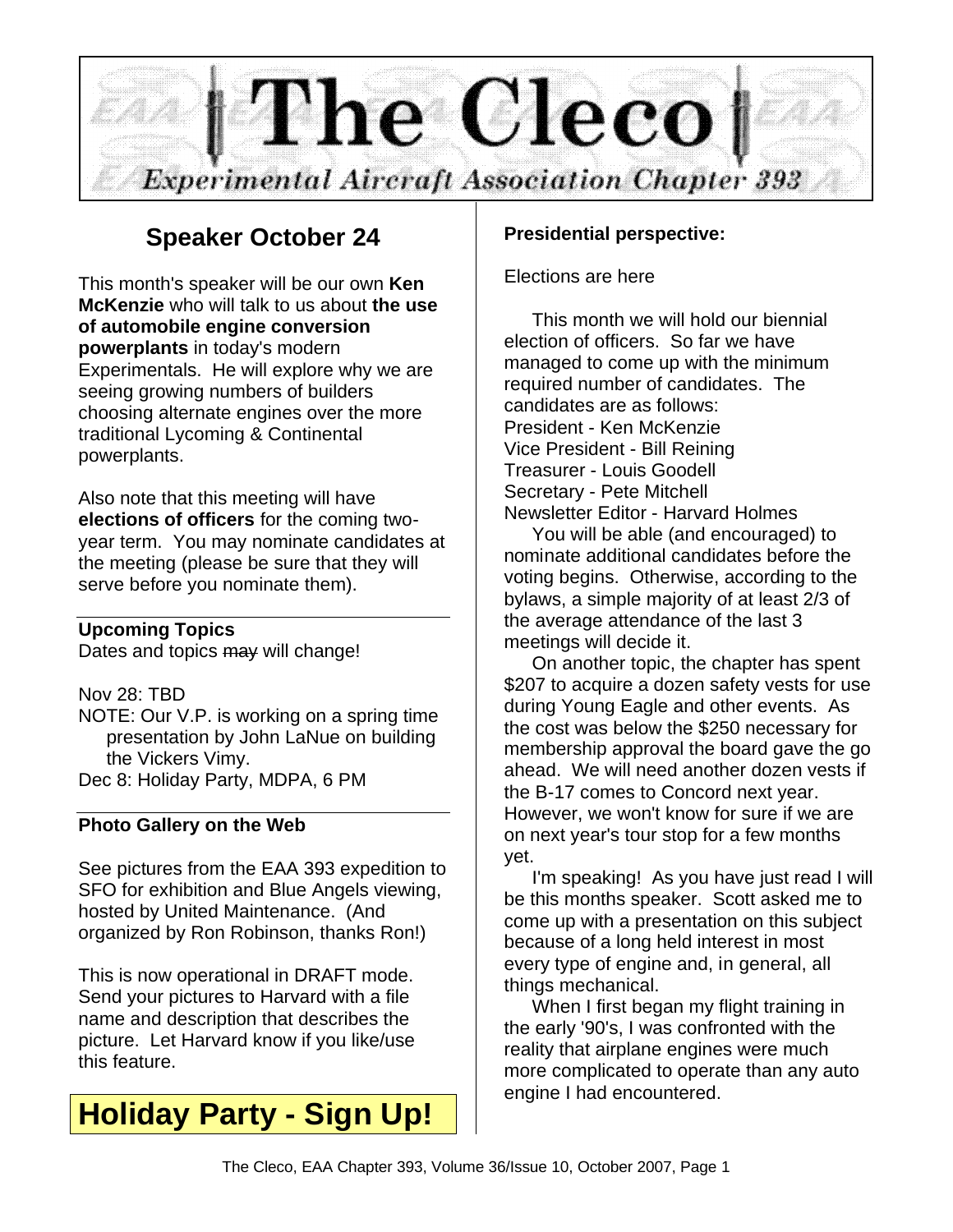Ever since the mid '80's, every vehicle I've owned has had electronic ignition and electronic fuel injection and hasn't given a bit of trouble or ever failed to start. I'm talking hundreds of thousands of trouble free miles over 20 years with little more than regular oil & filter changes. As long as you changed the oil every 6 months or so, (does anyone ever add oil between changes any more?) driving was as simple as getting in and turning the key.

However my introduction to the modern airplane engine included things like a primer, carb heat, leaning knob, EGT gauge, mag check & drop, adding oil regularly and vibration only a Harley rider would feel at home with. This was not something that I was looking forward to in my modern airplane.

In the early '90's just as computers were getting comfortable with the Internet there came into being news groups devoted to alternate airplane engines. This ability to share information and ideas caused an explosion in the number of people that were considering auto based powerplants for their projects. The problems inherent in this choice were many and as new problems came up, new solutions were discussed, tried and added to the growing body of knowledge available to the participants. The biggest difference between these groups and the average car club of the '40's or '50's was that this club was worldwide, and instead of a dozen or so members, there were literally thousands of individuals all pushing the envelope and interacting in real time on a daily basis. The result was that most all problems have been overcome in a relatively short period. In the process, these groups have moved on from the old news groups to the more modern e-mail groups hosted by Yahoo or Google or any number of smaller ISP's.

As a result of these collaborations, the modern experimenter can choose from many options. Most begin with auto engines, which are available either new in crates or used in wrecking yards, for a fraction of the cost of traditional aviation

engines. Along with the positives of low cost, increased reliability and easy availability, came the problems of adapting engines that spent most of their lives at low power. These problems were relatively new to modern airplanes. Things such as radiators that had to work at 200 mph, alternators that had to spend their lives at 5000 rpm and electrical systems that could not fail. Add to this, transmissions (known as propeller speed reduction units, or PSRU's) that had to cope with the resonances that propellers and engines produce. and the hurdles can be significant.

However, now we have overcome most all the teething problems and we now have many auto engines flying with over 500 trouble free hours and several over 1000 hours. Given how few hours the modern experimental racks up over a given year, these numbers represent many, many years of trouble free operation.

So, if you want to hear about this subject in much greater detail, come to the meeting and I'll be glad to share what I've learned over the last 15+ years of watching this area develop.

#### **Fly Outs Revitalized** by Scott Achelis

Fly-outs are usually scheduled on the Saturday following our regular monthly meeting. If the weather's not conducive for flying, the event is often postponed to the following Saturday. Watch for information regarding the Fly-outs that is sent via email from EAA.393.Flyouts@Gmail.com; and be sure to contact that web address and give us your email if you haven't been receiving Fly-out information.

This month's Fly-out is scheduled for Saturday October 27th. We plan to go to Little River (O48) – Mendocino airport. Plan on arriving at the airport at noon. Food will be delivered about 12:30 by former 393 member Chris Kenyon, who will meet us at the airport and deliver pre-ordered food from "JD's Flying Pig" restaurant in Fort Bragg.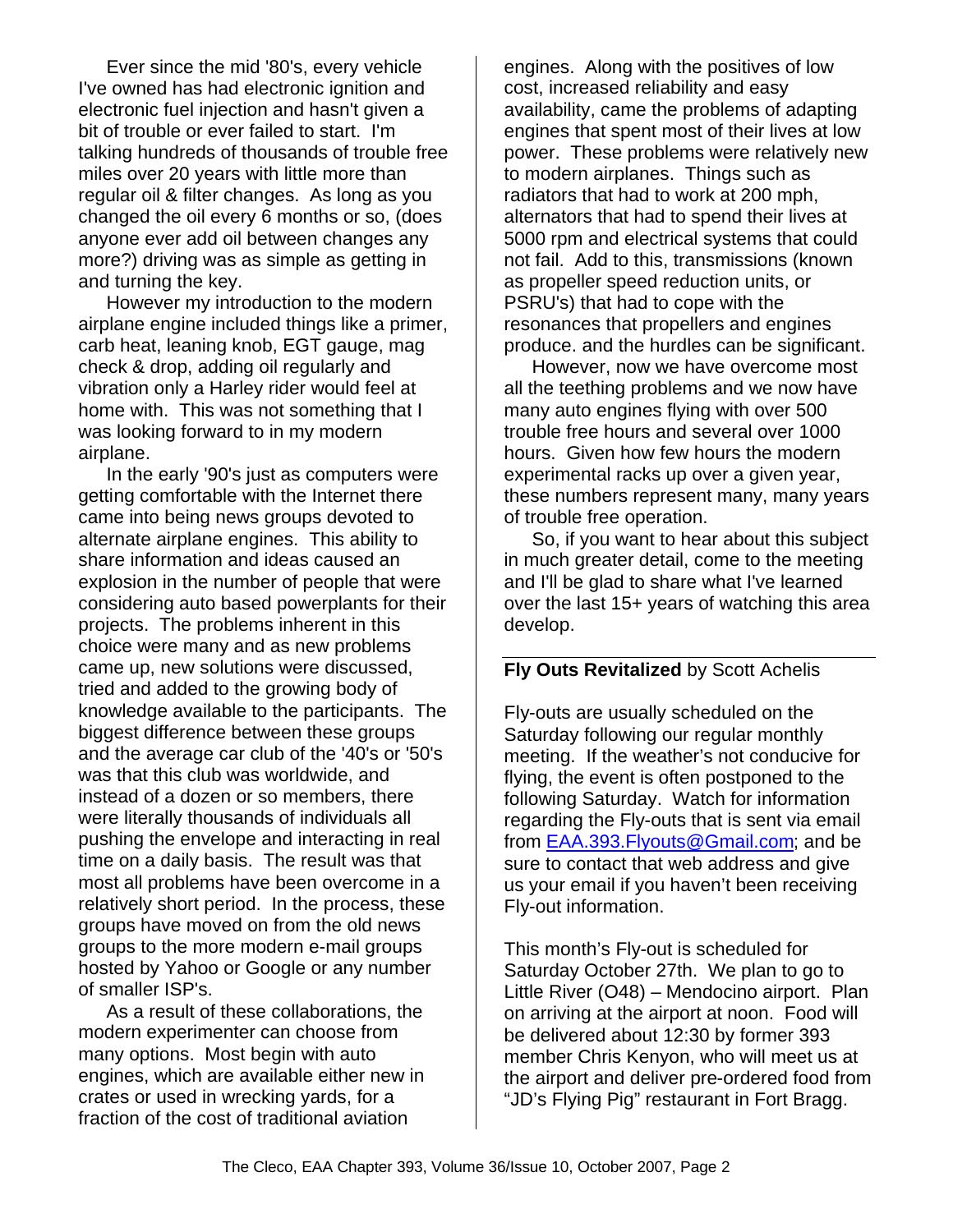Entrée is your choice of a Brisket or Tri-Tip sandwich or ½ chicken.

Meals include a side order consisting of:

- BBQ Beans or
- Potato Salad or
- "Poor Man's Caviar" (black-eye peas, sweet peppers, green onions and dressing)

A variety of soft drinks and bottled water will also be included.

All meals cost \$12.00 for regular sandwich & \$14.00 for the chicken or a large sandwich.

There are no food facilities available at the airport so to insure that you get something to eat attendees should pre-order food by contacting Fly-Out coordinator Scott Achelis (EAA.393.Flyouts@Gmail.com or 925 935- 7920) and letting him know your menu selections in advance.

November's Fly-out is scheduled for December 1st. Bill McCoy is planning on an enhanced visit to Salinas Airport (SNS) following lunch at The Landing Zone Restaurant.

Be sure to watch for airport information, departure times etc. that will be emailed several days prior to the Fly-out; as well as a last minute update that will be sent the day of departure.

### **Young Eagle Events** by Dick Sperling

WOW. Another Young Eagles Report !

What luck! Saturday's weather was fantastic and the Ch. 393 Young Eagles Rally was a big success with 40 potential future aviators getting rides in a "Real Airplane". We have surpassed our 2007 Chapter 393 goal of flying 100 Young Eagles, the current total to date is 121 Young Eagles. Five of the new Young Eagles are Boy Scouts and five are Cub Scout Webelos.

Our volunteers all stand out for their dedication to the future of this wonderful flying experience! Specifically, those helping were the pilots Harvard Holmes, Pat Peters, Tony Tiritilli, Bob Belshe, Scott Achelis and a guest from the Napa EAA Chapter, Bill Wheaton. Ground helpers who worked out all the little snags of the day were Bruno Motta, Pete Mitchell, Doug Borchert, Rich Bourgeois, Guy Jones, superlady Shari Moore and my own, Marilyn Sperling! Thanks again for making Saturday a very successful day. Our last Rally for 2007 will be on Saturday, November 3rd for a group of 20-25 Sea Scouts from Brentwood. They have all had some aviation ground training that should make planning this event easier. Please mark your calendar for the final Young Eagle Rally of 2007!

Remember Sea Scouts Y.E.Rally; Saturday, NOV 3rd : Rain date, Nov.10.

### ONWARD & UPWARD !

Rich Sperling EAA Ch 393 Young Eagles Coordinator

### **2008 Calendars**

I have ordered 24 EAA 2008 calendars for sale for the chapter. The price is \$10.00 each which is \$2.99 off the cover price. I should have them for the October meeting. It looks like another great calendar. At the end of the year I file mine in my income tax folder because of all the notes of the year on it.

Thanks, Ray Nilson

#### **EAA 393 General Meeting** August 22, 2007

President Ken McKenzie opened the meeting with a welcome for members and guests.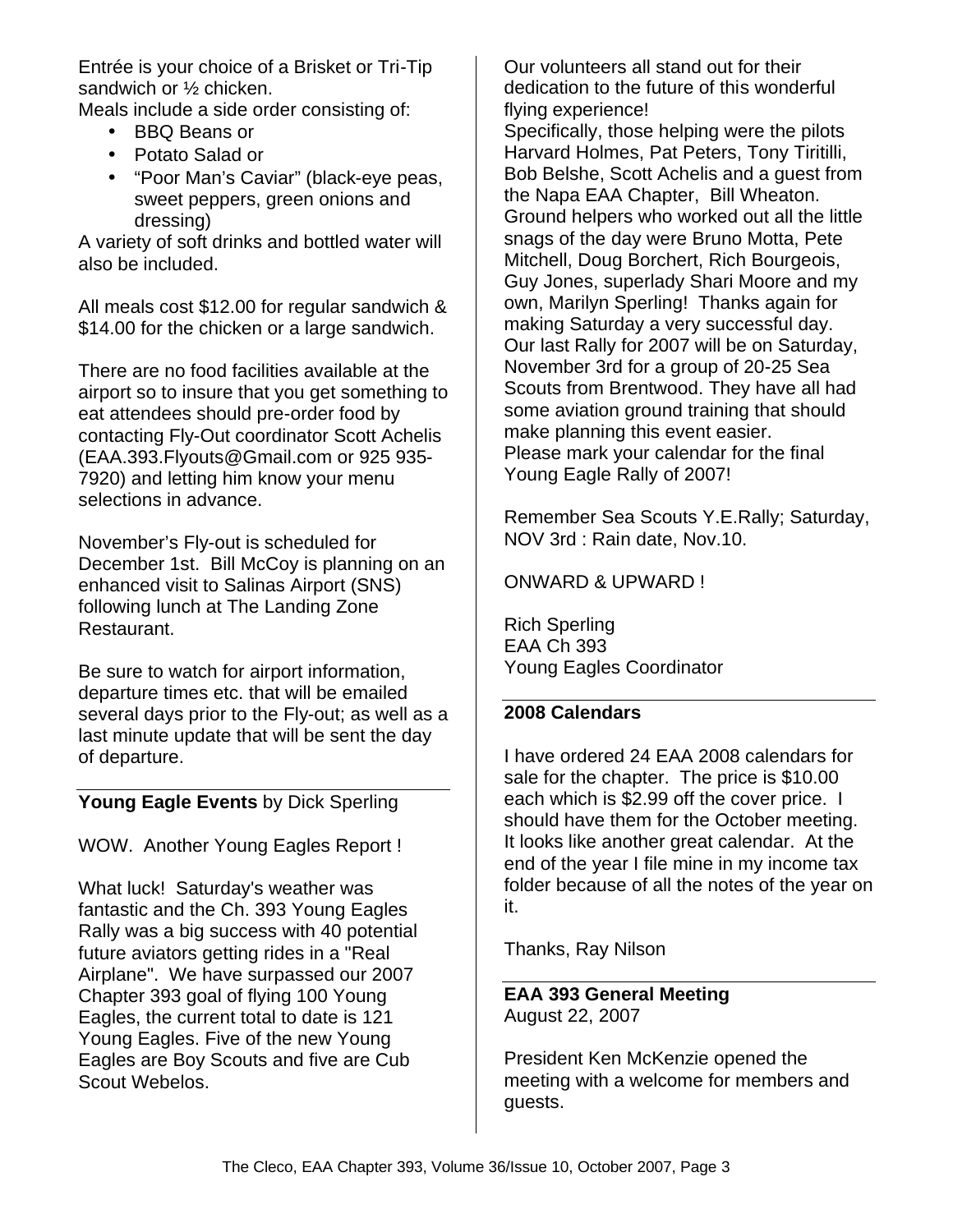### **Announcements:**

Scott Achelis: Our August 25 Fly Out is to Mariposa Yosemite.

Dick Sperling: Our Young Eagle event is rescheduled for October 13, and pilots are invited to fly Young Eagles at Lincoln on October 6. There is a 30 gallon fuel donation for Young Eagles pilots at Lincoln. At Concord, we've flown 89 Young Eagles this year – our goal was 100 and we'll reach that on October 13.

Ken McKenzie: Our Nominating Committee is having difficulty finding willing candidates. The current officers are willing to run again, except V. P. Scot Stambaugh. Bill Reining has agreed to run for V. P. Also, the Secretary/Treasurer position will be split, with Pete Mitchell willing to run for Secretary and Louis Goodell willing to run again for Treasurer.

### **Presentation:**

Scot Stambaugh gave us an overview on wiring your aircraft. He brought tools, fittings, connectors and examples of wiring for everyone to view.

His instrument panel has a shelf behind it for mounting electronics and devices.

One decision is where to route your wires. The wires should be out of the way, yet with the lengths short, and with good access. The layout is somewhat critical for a good job.

Connectors should be put in place at the wing junctions and at the tail junctions, if the tail is removable.

You should make a wire loom outside your aircraft. After you have decided on the routing for your wires, you should measure the length of all the paths and measure for each path on the wiring loom. At the ends of each path, put a nail so the wire can bend

around the nail. Then as you assemble the wires on the loom, you can put in bends at the nails, and hold the wires together with zip ties.

When you install the wiring, you will use Adel clamps to hold the wires in place. Rubber grommets are used where the wires pass through holes, or anywhere there is the possibility of chafing. Where the wires terminate, be sure to anchor the wires to prevent vibration. If the wires terminate in a D-shell connector, be sure to use the back shell – the back shell provides the support that will prevent vibration from breaking the wire at the connection. D-shell connectors will take up to 18 AWG wire if the ones with the solder cups are used.

You will need to use wire large enough for the load. See AC 43-13 for current carrying capacity of wires. Scot used 20 AWG wire as the smallest wire.

For firewall penetrations, you need to use a fire safe bulkhead connector. Be sure the connector has a steel housing, not aluminum. "Cannon plugs" are one option – Digikey or Mauser have them. For firewall penetration, you can also use fire resistant grommets with steel supports around it.

For battery cables, get them from Summit Racing.

Don't forget to label your wires. You can put your labels under clear shrink wrap.

He uses PVC for conduits.

Use the right tools (crimpers and strippers), and the right wire (Tefzel, not Teflon). For heat shrink, use the yellow plain stuff and the black stuff with adhesive lining to make air-tight connections. You can get these supplies from AeroElectric Connection.

On the debate between fuses and circuit breakers, Scot is on the side of fuses.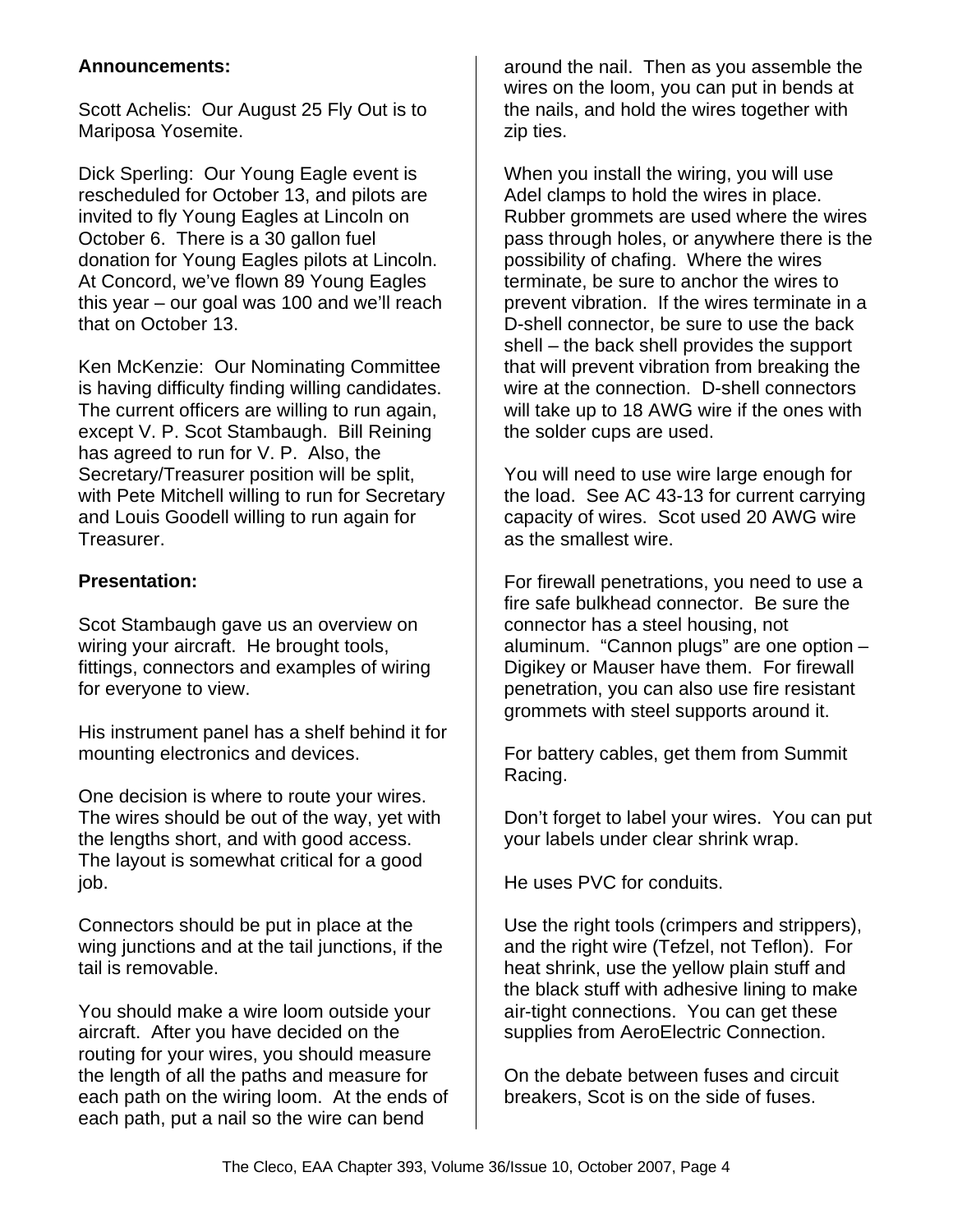We had a break to look at all the neat stuff and finished for the evening.

### **EAA 393 Board Meeting**

October 2, 2007

Attending: Ken McKenzie, Scot Stambaugh, Louis Goodell, Harvard Holmes, Guy Jones, Pete Mitchell, Dick Sperling, Bill McCoy, Bill Reining.

- 1. The procurement of shirts/vests for Young Eagles volunteers was discussed. In the past, Pat Peters got a bulk purchase of personalized shirts. Now, it is not clear that we have enough shirts needed to meet the minimum order. Ken pointed out that the chapter will be getting vests to use for a planned B-17 event. These are available for Young Eagle events as well. The discussion wandered off into shirts of other colors for more general consumption by the members. Your note taker is unable to provide a conclusion to this discussion.
- 2. For Bill Reining's benefit, there was a review of ideas and contacts for speakers. Specifically, Scot Stambaugh is still working on John LaNue; Dick Sperling has some contacts; Harvard Holmes has a daughter in the FAA; the EAA is developing a Speakers Bureau; we might invite Steinbrook from the Avionics shop (notes are vague on this); and an occasional meeting with full introductions without a speaker was recommended. We could also invite other Chapters to attend the presentations of particularly outstanding speakers; the Water District Auditorium nearby would likely be available with some advance notice.
- 3. The Treasurer (Louis Goodell) reported \$2682.20 in checking and \$2645.01 in our saving account.
- 4. The Holiday Party is coming and the Cleco needs to include an invitation form.
- 5. Dick Sperling recently went to a Hayward party subsidized by Bud Fields. It would be nice if some of our meetings could

have some informal dinner before the meeting. Bill Reining suggested a hamburger fry amongst the hangars to get the members out.

- 6. Dick Sperling reported on preparations for the next Young Eagles event on October 13. It will run from 9 AM to 1 PM.
- 7. Bill McCoy has been distracted by family health issues, but would like to have a recruitment BBQ. He also reported on putting up EAA 393 material in the Chamber of Commerce offices. With Charles Hester, he is considering some sort of afternoon mixer to get the Chamber members out. This would not be until the Spring.
- 8. There was discussion about hosting an organizational meeting of Golden West on September 22. [Postponed until October 20.]

### **Fly Out to SFO !** October 7, 2007

As noted in earlier Clecos, Ron Robinson responded to an invitation to show experimental aircraft at the United Maintenance facility at SFO, at their employees and family open house. They are also hosting the Blue Angels at that site for Fleet Week. Ron organized a collection of 10 aircraft, 8 from CCR, including Ron's Glasair I RG, Bob Belshe's Lancair 235, Phil Jenkins' Glasair IIS RG, Ken Wiley's Glastar (aborted in HWD due to a flat tire), Scot Achelis' RV 6A, Bruce Seguine's Swift, Fred Egli's Lancair IV, and Skip Scot's T-34.

We formed up in HWD and the tower there gave us squawk codes and released us at 3 minute intervals. Over the San Mateo bridge toll booth, HWD instructed us to call SFO and we were cleared straight in to 28R and cleared to land. We landed long on that 12,000' runway and taxied to the end where a "Follow Me" truck took us to the United facility. United had the Blue Angels for viewing, our airplanes, 100+ classic cars, a B-747-400 for tours (lots of glass in that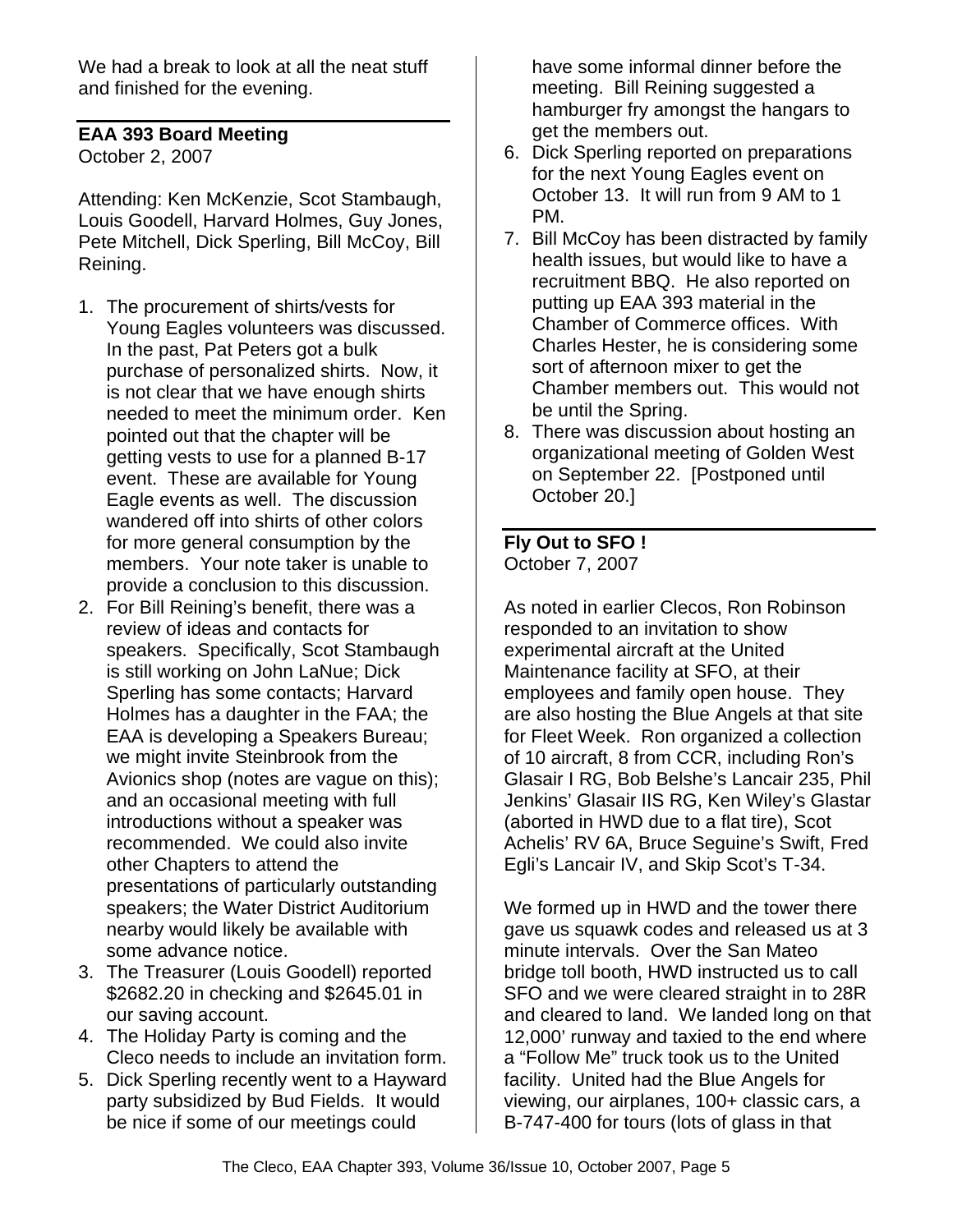cockpit), a B-737 for an airplane pull contest, food vendors, music, and a kids play area. At the end, the "Follow Me" truck took us back to the taxiway, we taxied down to 28R at Echo intersection, departed on 6,000' of runway and followed Highway 101 over San Francisco and then back to CCR.



Bob Belshe ready to depart HWD.



Bob on short final, landing past the crossing runways.









#### **Advertisement**

### **CCR hangar space (west side) available for a project/small a/c \$210/mo.**

Pete Wiebens, day 510-632-7676x1174, eve 925-933-7517

The Cleco, EAA Chapter 393, Volume 36/Issue 10, October 2007, Page 6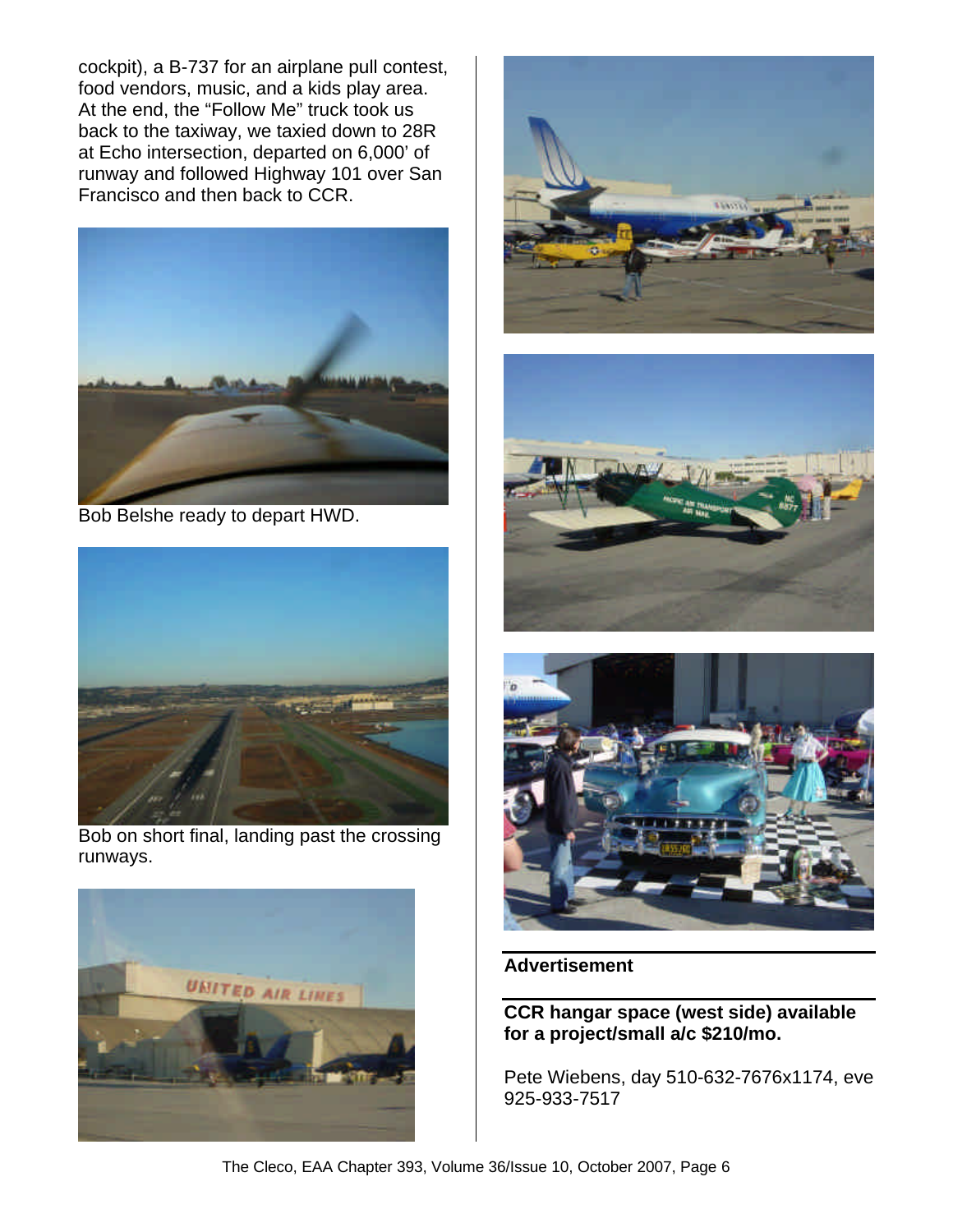# **EAA 393 ANNUAL HOLIDAY PARTY**

\*\*\*\*\*\*\*\*\*\*\*\*\*\*

Saturday, December 8, 2007 Join the festivities at the MDPA Clubhouse, 200 Sally Ride Drive, Concord, CA

### **Hors d'oeuvres (Passed 6-7 PM)**

Spinach Phyllo Cups Teriyaki Meatballs

### **Buffet Dinner (Served at 7 PM)**

Mixed Green Salad with Italian Dressing Warm Garlic Bread Brisket of Beef Chicken Cacciatore with Grilled Polenta Vegetarian Lasagna Mashed Potatoes Pasta Salad Roasted Vegetables Decaf Coffee & Hot Tea Station, Biscotti Wine and sodas

### **World Renowned Dessert**

All this for \$30 per person!! (or \$35 if you have not paid your dues this year)

Please send us your money by November 29, 2007 or bring this to the meeting Nov 28th. You may fold and tape this sheet with your check inside.

- - - - - - - - - - - - - - - - - - - - - - - - - - - - - - - - - - - - - - - - - - - - - - - - - - - - - -

| Name |  | [ ] Beef [ ] Chicken [ ] Vegetarian Lasagna |
|------|--|---------------------------------------------|
|      |  |                                             |

Guest \_\_\_\_\_\_\_\_\_\_\_\_\_\_\_\_\_\_\_\_\_\_\_\_\_\_\_ [ ] Beef [ ] Chicken [ ] Vegetarian Lasagna

Members & guests: \$30 each; Members who haven't paid their dues & guests: \$35 each.

**The Classic 20, Caber** 

大家 人名英格兰人姓氏米尔的变体

Amount enclosed: Make your checks payable to **EAA Chapter 393**. Send the form and your check to:

EAA Chapter 393 P.O. Box 272725 Concord, CA 94527-2725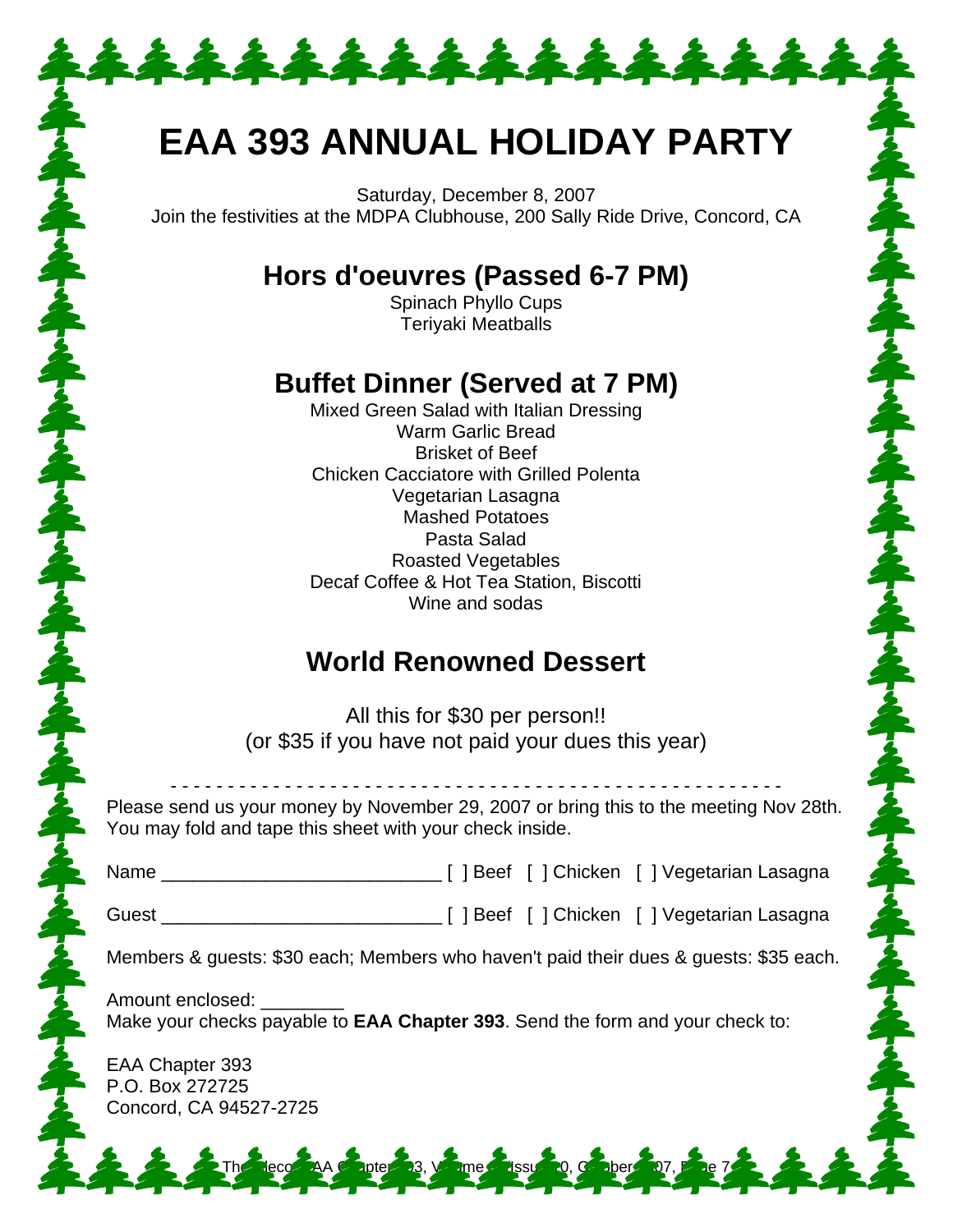STAMP HERE

EAA Chapter 393 P.O. Box 272725 Concord, CA 94527-2725

\_\_\_\_\_\_\_\_\_\_\_\_

\_\_\_\_\_\_\_\_\_\_\_\_\_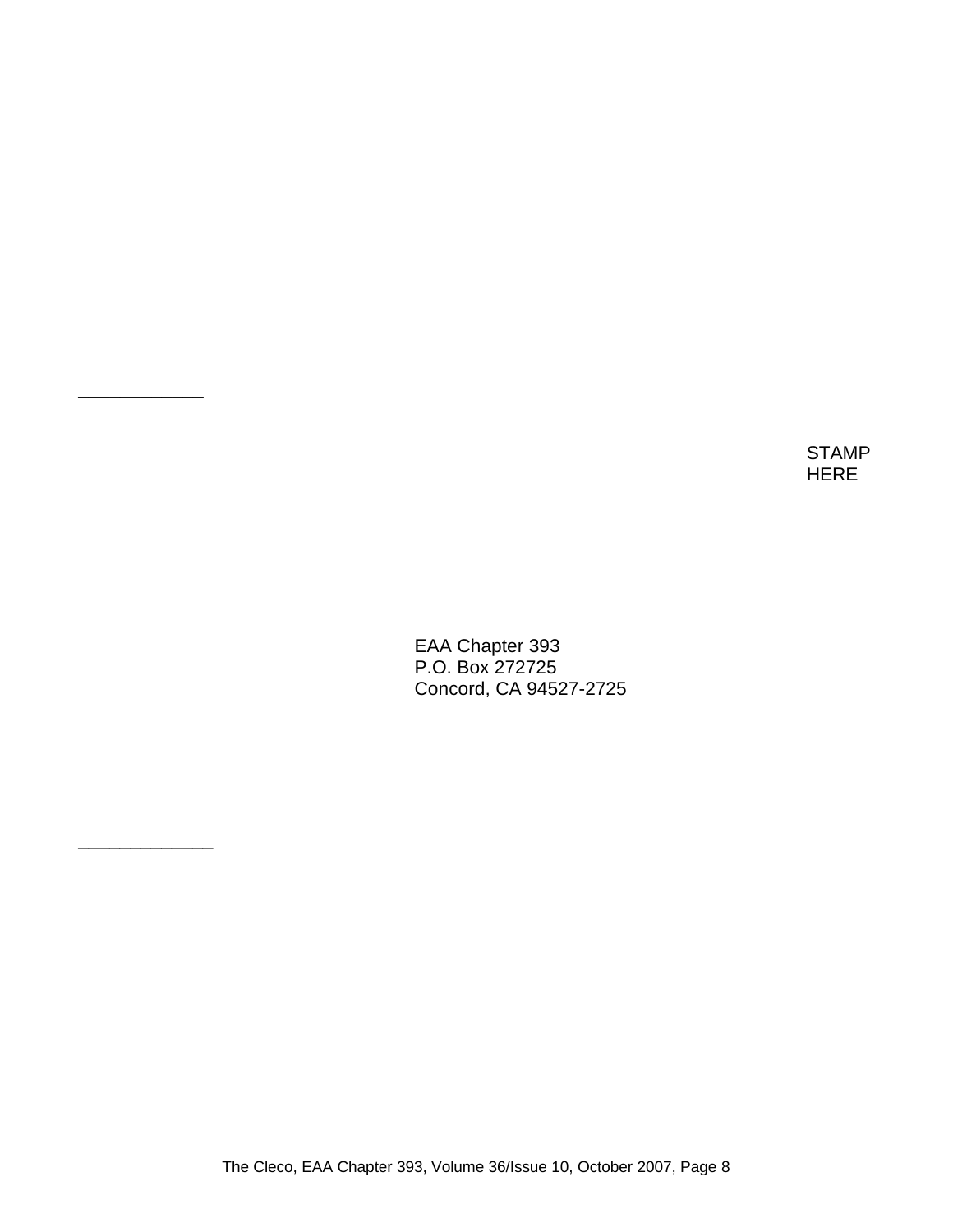#### **EAA 393 Fly Out to Mariposa-Yosemite** September 29, 2007

We ate at the Airport Bar & Grill, located about a mile from the airport. Pilots were Fred Egli with Harvard Holmes, Eric Egli and Bob Wantland in his Lancair IV; Scott Achelis in his RV-6A; Ron Robinson with a friend from LA in his Glasair I; Bob Belshe with Tom Howard in his Lancair 235/320; and Ken Wiley with Akiko in his Glastar.



Ken Wiley's Glastar





### **Thanks to our Donors and Sponsors**



#### **MTZ Auto Repair** *ASE Certified Warranty Technicians Family Owned and Operated 889 Howe Rd. Martinez, CA 94533* **Lifetime Oil Change \$449.95 \$119.95 (EA)**  *Never Pay For Another Oil Change For As Long As You Own Your Car COMPLETE AUTOMOTIVE SERVICE AND REPAIR*

*mtzautorepair@sbcglobal.net 925-228-9672*

**The Experimental Aircraft Association Chapter 393 of Concord, CA** P.O. Box 272725 Concord, CA 94527-2725

Web page: http://www.eaa393.org/ Email: nle@eaa393.org

Officers for 2006-2007 President: Ken McKenzie pres@eaa393.org 925 283 3119 Vice President: Scot Stambaugh veep@eaa393.org 925 962 0255 Secty/Treas Louis Goodell secty@eaa393.org 925 682 4198 Newsletter Ed. Harvard Holmes nle@eaa393.org 510 526 5347 Board Chairman Peter Degl'Innocenti<br>cob@eaa393.org 925 756 6172 cob@eaa393.org 925 756 617<br>ech. Counselor Rick Lambert Tech. Counselor tc@eaa393.org 925 323 0041 Young Eagles Dick Sperling yec@eaa393.org 925 356 5656 Photographer Tom Howard photog@eaa393.org 925 933 6015 Membership Bill McCoy members@eaa393.org 925 370 6511 Webmaster **Harvard Holmes** webmaster@eaa393.org 510 526 5347

The Cleco, EAA Chapter 393, Volume 36/Issue 10, October 2007, Page 9